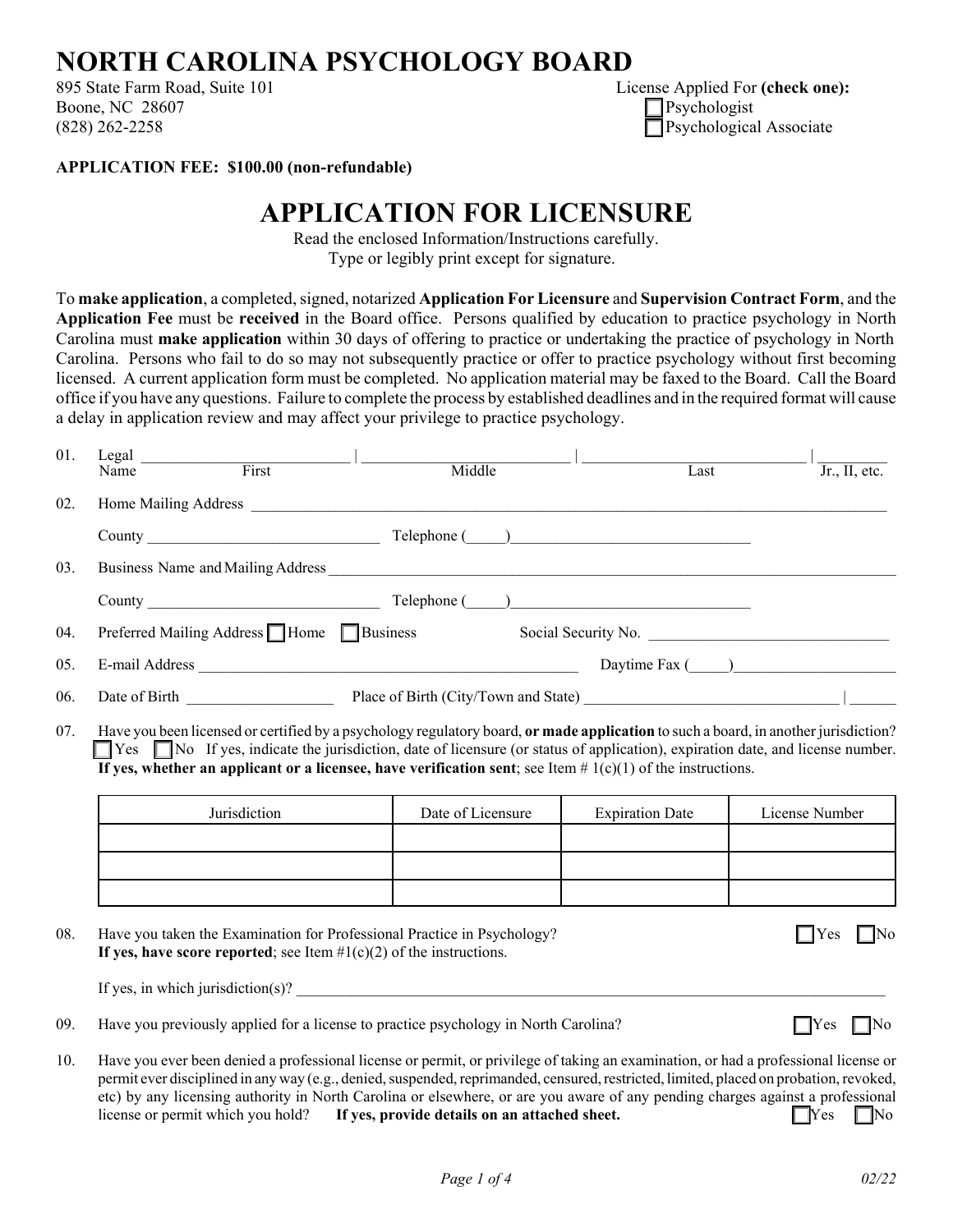- 11. Have you ever withdrawn an application for licensure, or an application to take a professional licensing examination, in North Carolina or elsewhere? **If yes, provide details on an attached sheet.**  $\Box$  Yes  $\Box$  No
- 12. Have you ever been convicted of, or entered a plea of guilty or nolo contendere to any felony or misdemeanor other than a minor **If yes, provide details on an attached sheet and If yes G No If yes, provide details on an attached sheet and attach a copy of any final judgment/order.**
- 13. List **other fields** of work for which you are, or have been, licensed or certified; or made application for licensure or certification; giving dates and sources of such (e.g., board, association, agency). **Have verification sent**; see Item #1(c)(8) of the instructions.

| Field | Source | <b>Issue Date</b> | <b>Expiration Date</b> | Lic/Cert # |
|-------|--------|-------------------|------------------------|------------|
|       |        |                   |                        |            |
|       |        |                   |                        |            |
|       |        |                   |                        |            |

| 14. Do you hold a diploma from the American Board of Professional Psychology?<br>If yes, have verification sent; see Item $\#1(c)(3)$ of the instructions and give the following information: | $\Box$ Yes $\Box$ No |  |
|-----------------------------------------------------------------------------------------------------------------------------------------------------------------------------------------------|----------------------|--|
|                                                                                                                                                                                               |                      |  |

| Date<br>warder, | $\sim$<br>мı<br>ութ | יו ד<br>ла |
|-----------------|---------------------|------------|
|                 |                     |            |

15. If applying on the basis of a doctoral degree, was your doctoral program APA accredited at the time of your graduation?

| $\Box$ Yes<br>Date granted APA approval<br>INO<br>$S0$ nectal ty |
|------------------------------------------------------------------|
|------------------------------------------------------------------|

P **If YES, arrange to have a letter sent from the head of your APA accredited program directly to the Board which verifies that you received a doctoral degree from the indicated APA accredited specialty program.**

- **FIF NO, see Item**  $#1(c)(4)$  **of the instructions.**
- 16. Education. List full name of institution and location, beginning with most recent. **Arrange to have all** *graduate* **college transcripts sent directly from your school(s) to the Board, and notify the Board in writing if transcripts will be received in a last name other than that provided under Item 01 on this application form.**

| College or University and<br>Location (city $\&$ state) | Enrollment<br>Date | Date of<br>Graduation <sup>1</sup> | Degree<br>Awarded <sup>2</sup> | Major area of specialization<br>(e.g., clinical, counseling, etc.) |
|---------------------------------------------------------|--------------------|------------------------------------|--------------------------------|--------------------------------------------------------------------|
|                                                         |                    |                                    |                                |                                                                    |
|                                                         |                    |                                    |                                |                                                                    |
|                                                         |                    |                                    |                                |                                                                    |
|                                                         |                    |                                    |                                |                                                                    |

**<sup>1</sup>** If applying on the basis of a *doctoral* degree, provide the date on which all doctoral degree requirements were met if significantly different from your graduation date and complete the VERIFICATION OF DEGREE FORM (see Item #9 of the instructions).

**<sup>2</sup> If applying** at the **Psychological Associate** *(masters or specialist)* level, see Item #1(c)(5) of the instructions and complete the appropriate PA DOC forms.

17. References. Give the names **and complete mailing addresses** of three **professional** references, other than supervisors listed under Item #18, who are **most familiar with your current work** (i.e, will have knowledge of you **professionally within the last year**). At least one reference must be from a doctoral level psychologist; two references may be from other professionals. Send a copy of the REFERENCE form to each reference (see Item #4 of the instructions for further information).

| Name | <b>Mailing Address</b> |
|------|------------------------|
|      |                        |
|      |                        |
|      |                        |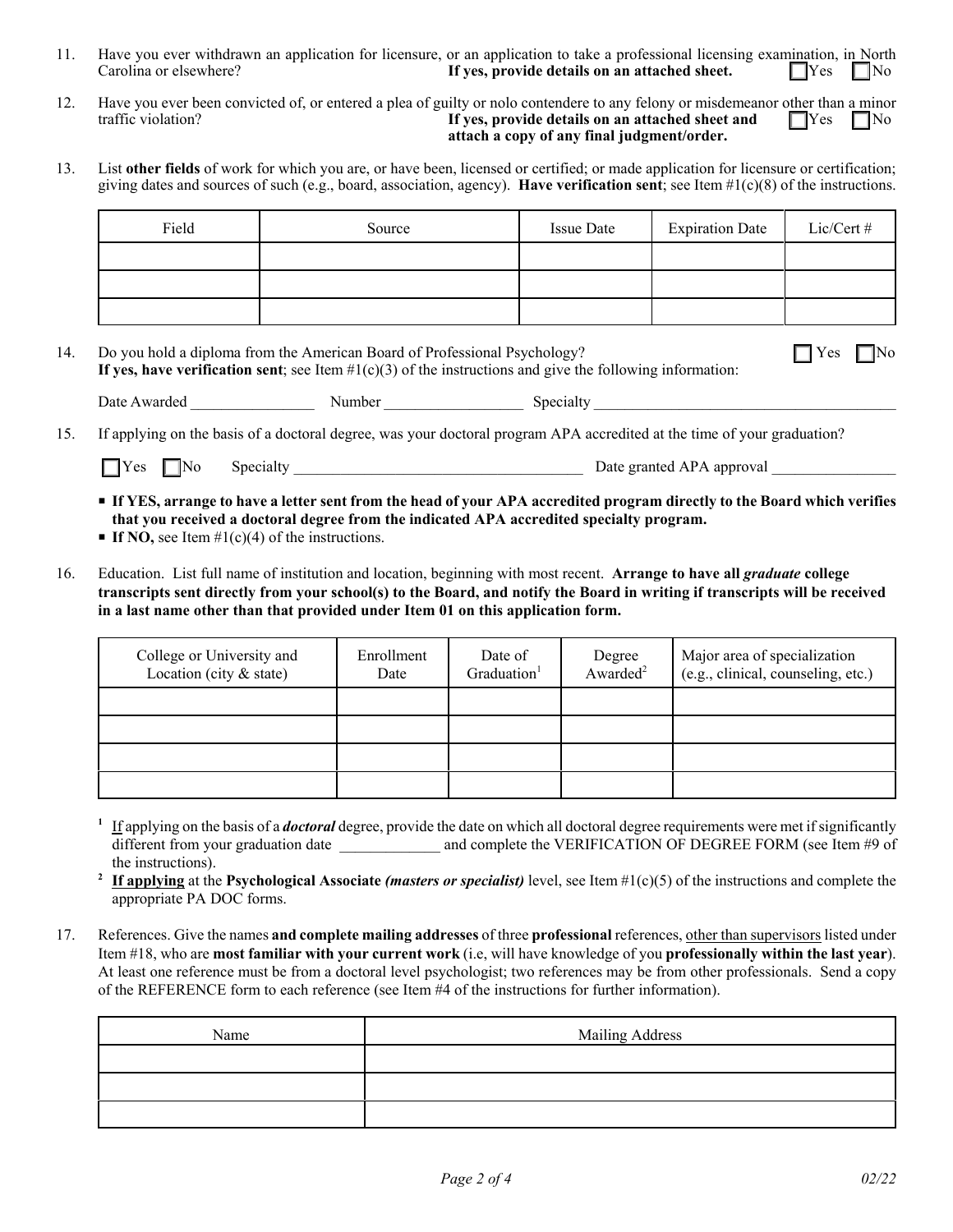- 18. Experience. List all work experience (including volunteer) in reverse chronological order, beginning with present position, to cover the **complete** time from, and including, any graduate internship, practicum, or other supervised training experience that serves as the basis for your current application for licensure.\* Also include any periods of unemployment, employment in fields other than psychology, etc. (i.e., do not leave any gaps in time). Print additional copies of this page if necessary. Send a copy of the SUPERVISOR form to each individual listed below. **Note that your current supervisor may be completing both a Supervision Contract Form and a SUPERVISOR Form.** *Each* Direct Supervisor listed, whether administrative or clinical, must complete a SUPERVISOR Form, **even if supervision was not related to the practice of psychology**. [See Item #8 of the instructions if applying under the Senior Psychologist provision.]
	- P If applying at the Psychologist *(doctoral)* level, have you received one year of supervised experience which meets the criteria for a training program in psychology as defined in 21 NCAC 54 .2009(i)?  $\Box$  Yes  $\Box$  No
	- **F** If Yes, check the way in which this requirement was met:  $\Box$  internship\*  $\Box$  practicum  $\Box$  field experience  $\Box$  laboratory training  $\overline{\text{W}}$  was the internship APA accredited?  $\Box$  Yes  $\Box$  No

| $\mathbf{DATE}$<br>(descending)<br>order) | Hours<br>Per<br>Week | <b>INSTITUTION</b><br>(Name & Address) | POSITION/<br><b>TITLE</b> | $\rm DUTIES$ | DIRECT SUPERVISOR<br>(Name & Address) |
|-------------------------------------------|----------------------|----------------------------------------|---------------------------|--------------|---------------------------------------|
|                                           |                      |                                        |                           |              |                                       |
| ${\rm from}$                              |                      |                                        |                           |              |                                       |
| to                                        |                      |                                        |                           |              |                                       |
|                                           |                      |                                        |                           |              |                                       |
| ${\rm from}$                              |                      |                                        |                           |              |                                       |
| $\mathop{\mathrm{to}}$                    |                      |                                        |                           |              |                                       |
|                                           |                      |                                        |                           |              |                                       |
| from                                      |                      |                                        |                           |              |                                       |
| ${\rm to}$                                |                      |                                        |                           |              |                                       |
|                                           |                      |                                        |                           |              |                                       |
| ${\rm from}$                              |                      |                                        |                           |              |                                       |
| $\mathop{\mathrm{to}}$                    |                      |                                        |                           |              |                                       |
|                                           |                      |                                        |                           |              |                                       |
| from                                      |                      |                                        |                           |              |                                       |
| ${\rm to}$                                |                      |                                        |                           |              |                                       |
|                                           |                      |                                        |                           |              |                                       |
| ${\rm from}$                              |                      |                                        |                           |              |                                       |
| $\mathop{\mathrm{to}}$                    |                      |                                        |                           |              |                                       |
|                                           |                      |                                        |                           |              |                                       |

 \*If your graduate internship, associated with the degree upon which you are applying for a license, meets the requirements for licensure, it is not necessary for you to list other supervised experience in your graduate program completed prior to the internship. If you had an overall supervisor for this supervised training experience who can verify all of the time/hours, it is not required that you have individual supervisors for each setting/rotation to complete separate forms.